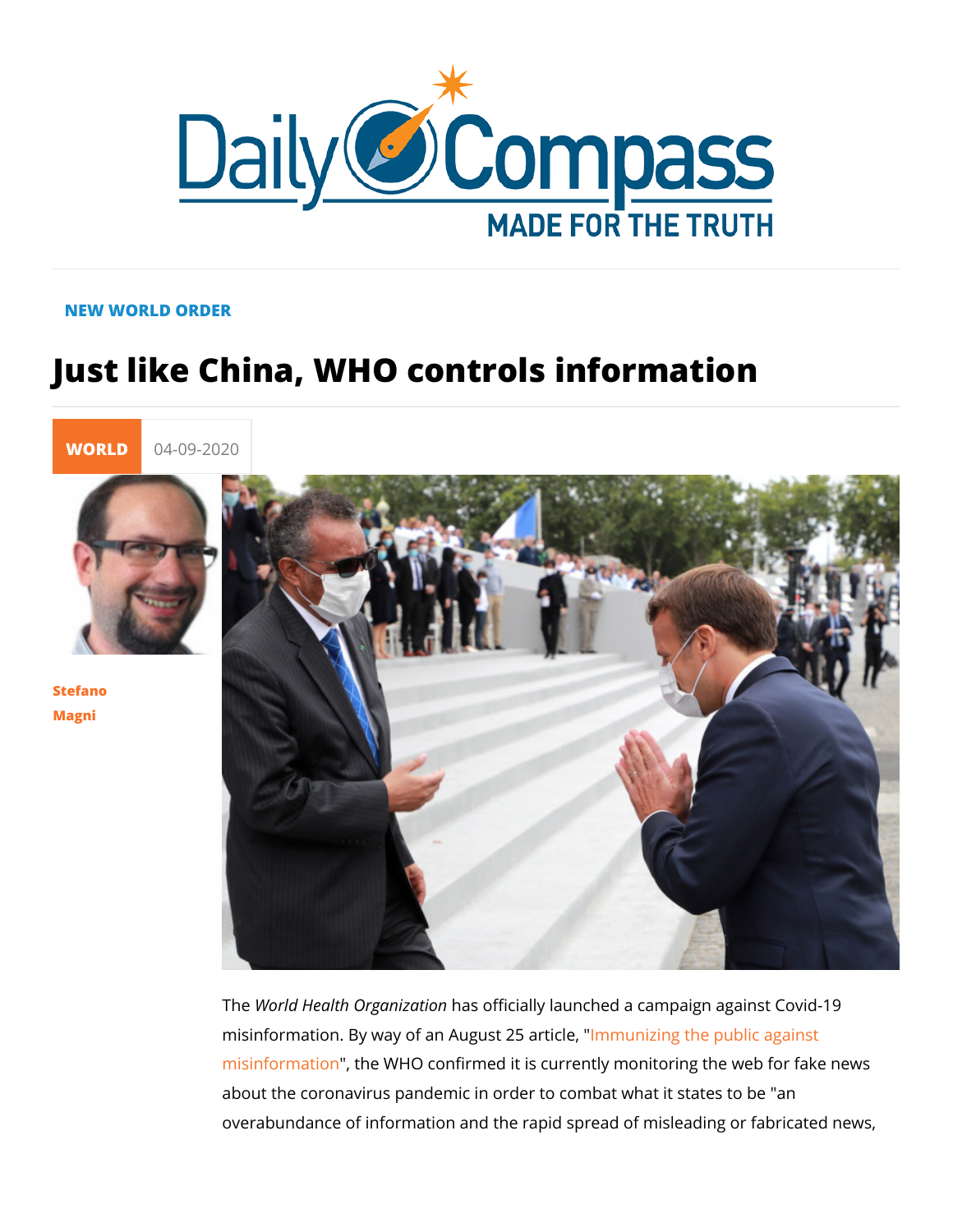images, and videos."

**The WHO, together with the** *UN Global Pulse Initiative***,** is leading a web monitoring and hoax hunting campaign, using modern tools of data collection and artificial intelligence as applied to misleading information on various humanitarian causes. WHO director, Tedros Adhanom Ghebreyesus, said: "We're not just battling the virus. We're also battling the trolls and conspiracy theorists that push misinformation and undermine the outbreak response." By "trolls" Ghebreyesus means "troublemakers" who have spread to all levels on online forums and social media networks. This virtual "disease", he said, has had a name since February: an "infodemic." The creative term was first coined to indicate COVID-19 "information overload." Later it was used more specifically to describe quickly spreading fake news. The WHO organized its first Infodemic Conference last June. Yet, already back in February, less than a month after the beginning of the ongoing health emergency, the WHO made arrangements with Facebook to monitor the quality of information posted on the social media's network. Currently, the WHO is working with at least 50 web-based companies, including all the major social media giants and search engines, such as Google, TikTok, YouTube, Twitter and Facebook, "to ensure that science-based health messages from the organization or other official sources appear first when people search for information related to COVID-19."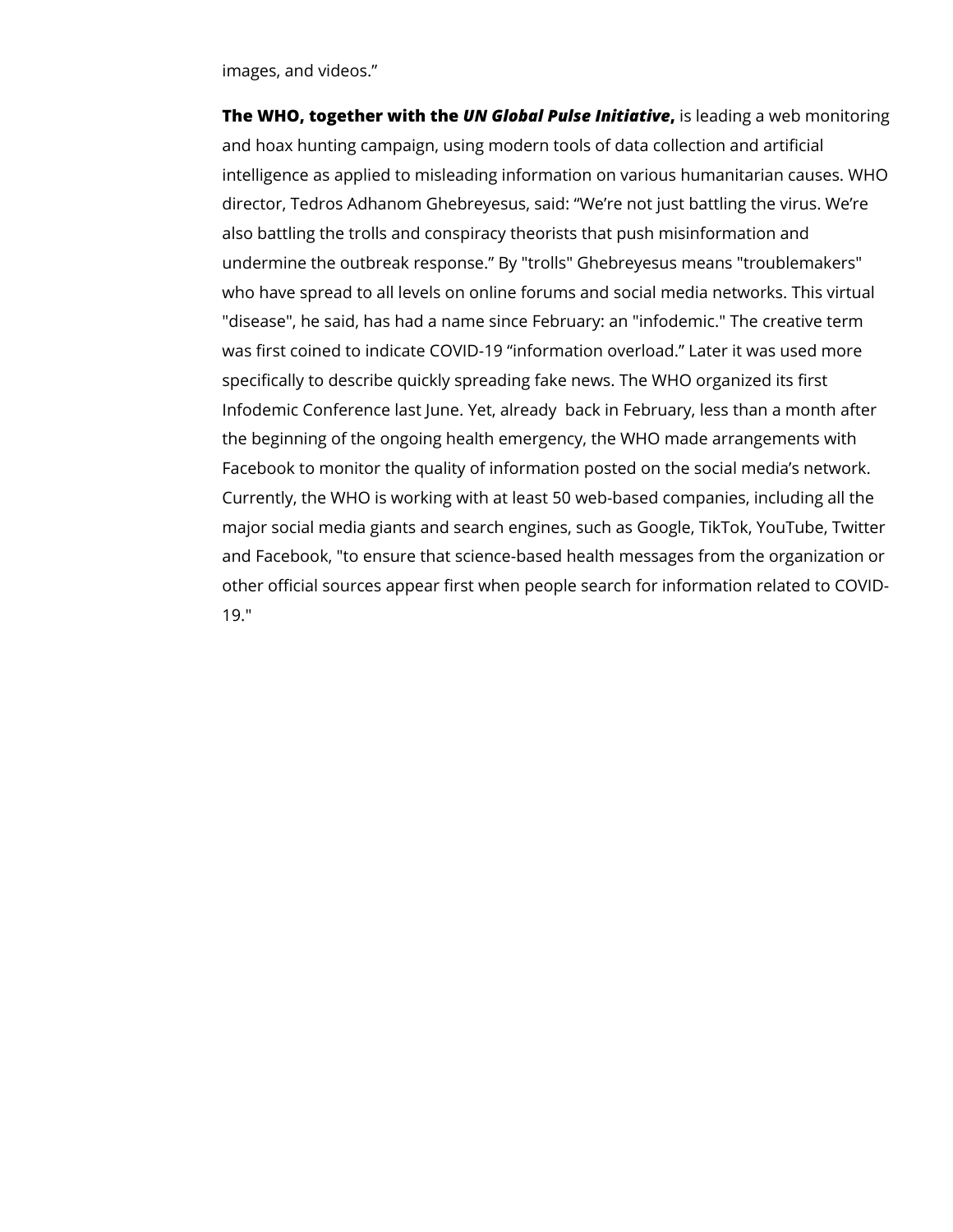**Fake and unreliable news posted about a new disease** is a serious and underestimated problem. For example, since last January 20, after COVID-19 wasalready prevalent in Wuhan and throughout the Hubei Province and when the first caseswere recorded outside of mainland China, news circulated that the novel coronaviruswas not transmissible between humans, but only between animals and humans. In thefollowing month of February and until mid-March, irresponsible health advisories werecirculating regarding the best known diagnostic tool, the swab, considering it ineffectiveand to be used sparingly or only for serious symptomatic cases.

**Still, throughout March, according to other irresponsible advice**, masks were deemed superfluous to contain the disease. What's more, the most dangerous misinformation concerned drugs and treatment methods. Hence, for months certain sources claimed that hydroxychloroquine was useless and even harmful, before the information was finally corrected. Still today, there are many loud voices sounding against the effective drug. Other internet trolls "joked" while strongly advising physicians not to perform autopsies. This bad joke ended up costing thousands of deaths in Italy alone.

**If readers still have not figured out just "who"** the source of all these internet hoaxes, misleading information, irresponsible advice, we can tell you who it is. It is none other than the "WHO", itself, the World Health Organization.

**WHO executives and officials justify their actions by saying** that they have done everything possible in their power and that they are simply dealing with a brand new virus. Hence, naturally mistakes are possible at all levels. This is all very true, yet it is precisely for this reason, when facing a new problem, the highest amount of freedom possible freedom must be preserved for public debate. Much better solutions can be found by comparing and relating diverse experiences. Unfortunately, instead rigid respect for authority has characterized the pandemic's management. Thus, hospitals follow government directives which, in turn, follow those of the WHO. The policy "against misinformation" amplifies this concept, extending to civil society, far outside the world of medicine. Not only is it discouraged to experiment with therapies and strategies different from those of WHO guidelines, but it is not even acceptable to talk about them in private. This is the deeper meaning behind the whole UN-led operation.

**We must state herein that there is a precursor to the UN strategy.** It is the People's Republic of China, which not surprisingly was the first to deal with the pandemic as well as the first to practice any serious lockdown strategy in its Hubei